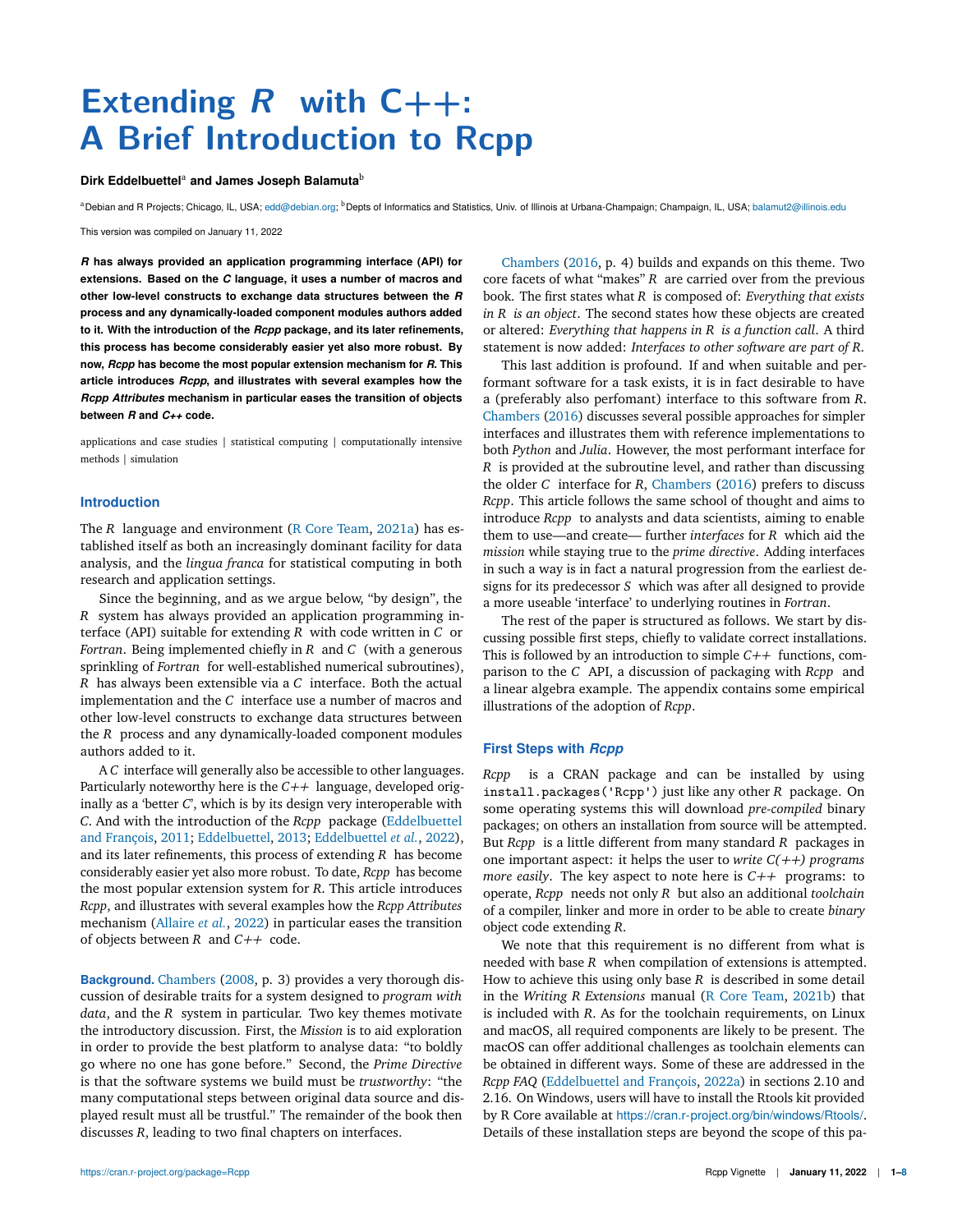per. However, many external resources exist that provide detailed installation guides for *R* toolschains in Windows and macOS.

As a first step, and chiefly to establish that the toolchain is set up correctly, consider a minimal use case such as the following:

| library ("Rcpp")   |
|--------------------|
| $evalCpp("2 + 2")$ |
| $\#$ [1] 4         |

Here the *Rcpp* package is loaded first via the library() function. Next, we deploy one of its simplest functions, evalCpp(), which is described in the *Rcpp Attributes* vignette (Allaire *et al.*, 2022). It takes the first (and often only) argument—a character object—and evaluates it as a minimal *C++* expression. The value assignment and return are implicit, as is the addition of a trailing semicolon and more. In fact, evalCpp() surrounds the expression with the required 'glue' to make it a minimal source file which can be compiled, linked and loaded. The exact details behind this process are available in-depth when the verbose option of the function is set. If everything is set up correctly, the newly-created *R* function will be returned.

While such a simple expression is not interesting in itself, it serves a useful purpose here to unequivocally establish whether *Rcpp* is correctly set up. Having accomplished that, we can proceed to the next step of creating simple functions.

## **A first** *C++* **function using** *Rcpp*

As a first example, consider the determination of whether a number is odd or even. The default practice is to use modular arithmetic to check if a remainder exists under *x* mod 2. Within *R*, this can be implemented as follows:

```
isOddR \leftarrow function(num = 10L) {
   result \leftarrow (num %% 2L == 1L)
   return(result)
}
isOddR(42L)
# [1] FALSE
```
The operator %% implements the mod operation in *R*. For the default (integer) argument of ten used in the example, 10 mod 2 results in zero, which is then mapped to FALSE in the context of a logical expression.

Translating this implementation into *C++*, several small details have to be considered. First and foremost, as *C++* is a *staticallytyped language*, there needs to be additional (compile-time) information provided for each of the variables. Specifically, a *type*, *i.e.* the kind of storage used by a variable must be explicitly defined. Typed languages generally offer benefits in terms of both correctness (as it is harder to accidentally assign to an ill-matched type) and performance (as the compiler can optimize code based on the storage and cpu characteristics). Here we have an int argument, but return a logical, or bool for short. Two more smaller differences are that each statement within the body must be concluded with a semicolon, and that return does not require parentheses around its argument. A graphical breakdown of all aspects of a corresponding *C++* function is given in Figure 1.

When using *Rcpp*, such *C++* functions can be directly embedded and compiled in an *R* script file through the use of the cppFunction() provided by *Rcpp Attributes* (Allaire *et al.*, 2022). The first parameter of the function accepts string input that represents the *C++* code. Upon calling the cppFunction(), and

similarly to the earlier example involving evalCpp(), the *C++* code is both *compiled* and *linked*, and then *imported* into *R* under the name of the function supplied (*e.g.* here isOddCpp()).

```
library("Rcpp")
cppFunction("
bool isOddCpp(int num = 10) {
   bool result = (num % 2 == 1);return result;
}")
isOddCpp(42L)
   # [1] FALSE
```
## **Extending** *R* **via its** *C* **API**

Let us first consider the case of 'standard *R*', *i.e.* the API as defined in the core *R* documentation. Extending *R* with routines written using the *C* language requires the use of internal macros and functions documented in Chapter 5 of *Writing R Extensions* (R Core Team, 2021b).

```
#include <R.h>
#include <Rinternals.h>
SEXP convolve2(SEXP a, SEXP b) {
    int na, nb, nab;
    double *xa, *xb, *xab;
    SEXP ab;
    a = PROTECT(coerceVector(a, REALSXP));
    b = PROTECT(coerceVector(b, REALSXP));
    na = length(a); nb = length(b);nab = na + nb - 1;
    ab = PROTECT(allocVector(REALSXP, nab));
    xa = REAL(a); xb = REAL(b); xab = REAL(ab);
    for (int i = 0; i < nab; i++)
       xab[i] = 0.0;
    for (int i = 0; i < na; i++)
        for (int j = 0; j < nb; j++)
            xab[i + j] += xa[i] * xb[j];
    UNPROTECT(3);
    return ab;
}
```
This function computes a *convolution* of two vectors supplied on input, *a* and *b*, which is defined to be  $ab_{k+1} = \sum$  $\sum_{i+j=-k} a_i \cdot b_j$ . Before computing the convolution (which is really just the three lines involving two nested for loops with indices *i* and *j*), a total

of ten lines of mere housekeeping are required. Vectors *a* and *b* are coerced to double, and a results vector ab is allocated. This expression involves three calls to the PROTECT macro for which a *precisely* matching UNPROTECT(3) is required as part of the interfacing of internal memory allocation. The vectors are accessed through pointer equivalents xa, xb and xab; and the latter has to be explicitly zeroed prior to the convolution calculation involving incremental summary at index *i* + *j*.

## **Extending** *R* **via the** *C++* **API of** *Rcpp*

Using the idioms of *Rcpp*, the above example can be written in a much more compact fashion—leading to code that is simpler to read and maintain.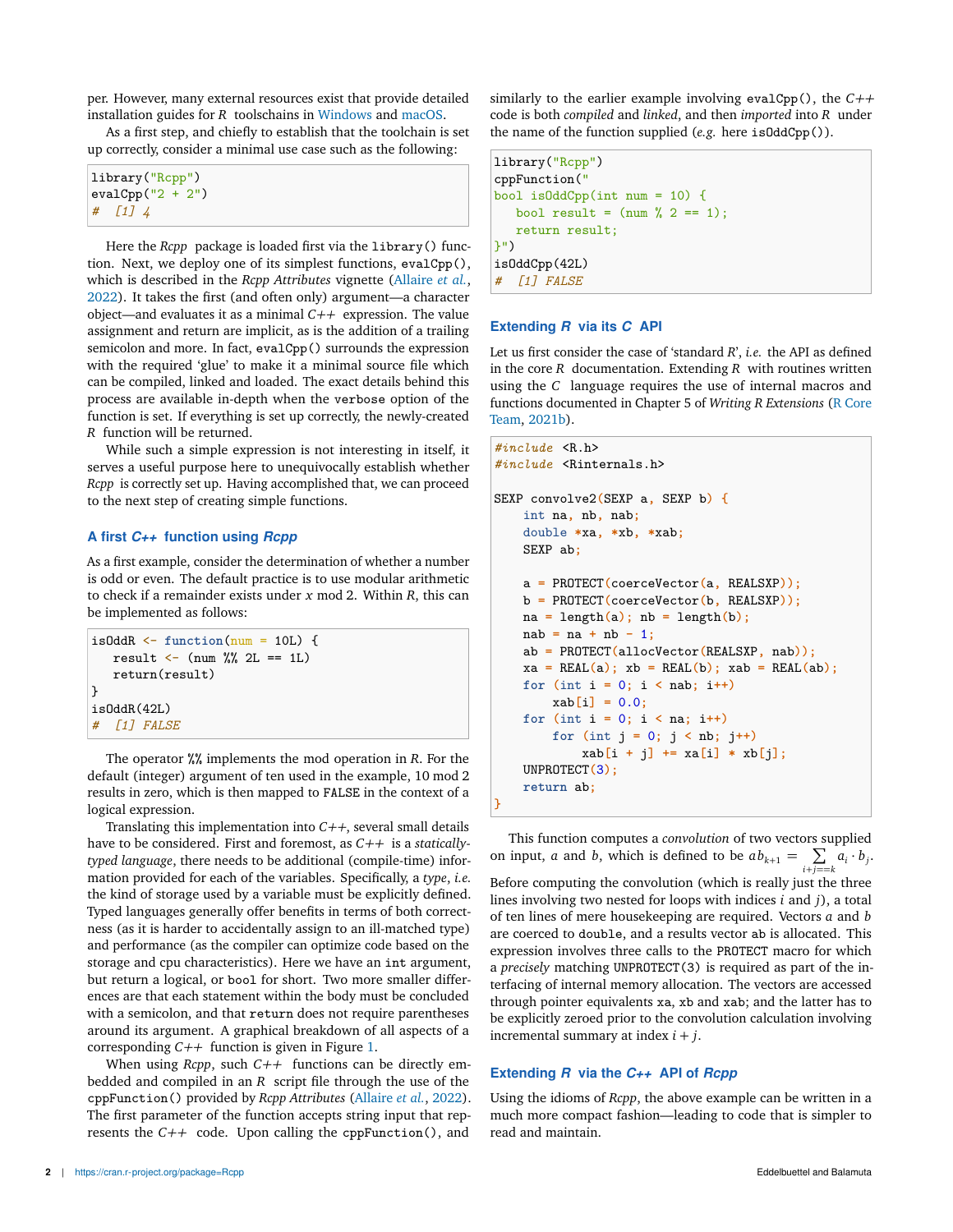

**Fig. 1.** Graphical annotation of the is\_odd\_cpp function.

*#include* "Rcpp.h" **using namespace** Rcpp**;** *// [[Rcpp::export]]* NumericVector convolve\_cpp**(**const NumericVector**&** a**,** const NumericVector**&** b**) {** *// Declare loop counters, and vector sizes* int i**,** j**,** na **=** a**.**size**(),** nb **=** b**.**size**(),** nab **=** na **+** nb **-** 1**;** *// Create vector filled with 0* NumericVector ab**(**nab**);** *// Crux of the algorithm* **for(**i **=** 0**;** i **<** na**;** i**++) { for(**j **=** 0**;** j **<** nb**;** j**++) {** ab**[**i **+** j**] +=** a**[**i**] \*** b**[**j**]; } }** *// Return result* **return** ab**; }**

To deploy such code from within an *R* script or session, first save it into a new file—which could be called **convolve.cpp**—in either the working directory, a temporary directoy or a project directory. Then from within the *R* session, use Rcpp::sourceCpp("convolve.cpp") (possibly using a path as well as the filename). This not only compiles, links and loads the code within the external file but also adds the necessary "glue" to make the *Rcpp* function available in the *R* environment. Once the code is compiled and linked, call the newly-created convolve\_cpp() function with the appropriate parameters as done in previous examples.

What is notable about the *Rcpp* version is that it has no PROTECT or UNPROTECT which not only frees the programmer from a tedious (and error-prone) step but more importantly also shows that memory management can be handled automatically. The result vector

is already initialized at zero as well, reducing the entire function to just the three lines for the two nested loops, plus some variable declarations and the return statement. The resulting code is shorter, easier to read, comprehend and maintain. Furthermore, the *Rcpp* code is more similar to traditional *R* code, which reduces the barrier of entry.

#### **Data Driven Performance Decisions with** *Rcpp*

When beginning to implement an idea, more so an algorithm, there are many ways one is able to correctly implement it. Prior to the routine being used in production, two questions must be asked:

- 1. Does the implementation produce the *correct* results?
- 2. What implementation of the routine is the *best*?

The first question is subject to a binary pass-fail unit test verification while the latter question is where the details of an implementation are scrutinized to extract maximal efficiency from the routine. The quality of the *best* routine follows first and foremost from its correctness. To that end, *R* offers many different unit testing frameworks such as **RUnit** by Burger *et al.* (2018), which is used to construct *Rcpp*'s 1385+ unit tests, and **testthat** by Wickham (2011). Only when correctness is achieved is it wise to begin the procedure of optimizing the efficiency of the routine and, in turn, selecting the best routine.

Optimization of an algorithm involves performing a quantitative analysis of the routine's properties. There are two main approaches to analyzing the behavior of a routine: theoretical analysis<sup>1</sup> or an empirical examination using profiling tools. $2$  Typically, the latter option is more prominently used as the routine's theoretical properties are derived prior to an implementation being started. Often the main concern regarding an implementation in *R* relates to the speed of the algorithm as it impacts how quickly analyses can be done and reports can be provided to decision makers. Coincidentally, the speed of code is one of the key governing use cases of *Rcpp*. Profiling *R* code will reveal shortcomings related to loops, *e.g.* for, while, and repeat; conditional statements, *e.g.* if-else

 $1$ Theoretical analysis is often directed to describing the limiting behavior of a function through asymptotic notation, commonly referred to as Big O and denoted as  $\mathcal{O}(\cdot)$ .

 $^2$ Within base *R*, profiling can be activated by  $\texttt{utils::Rprof}$  ( ) for individual command timing information, utils::Rprofmem() for memory information, and System.time({}) for a quick overall execution timing. Additional profiling *R* packages such as **profvis** by Chang *et al.* (2020), **Rperform** by Tandon and Hocking (2015), and benchmarking packages have extended the ability to analyze performance.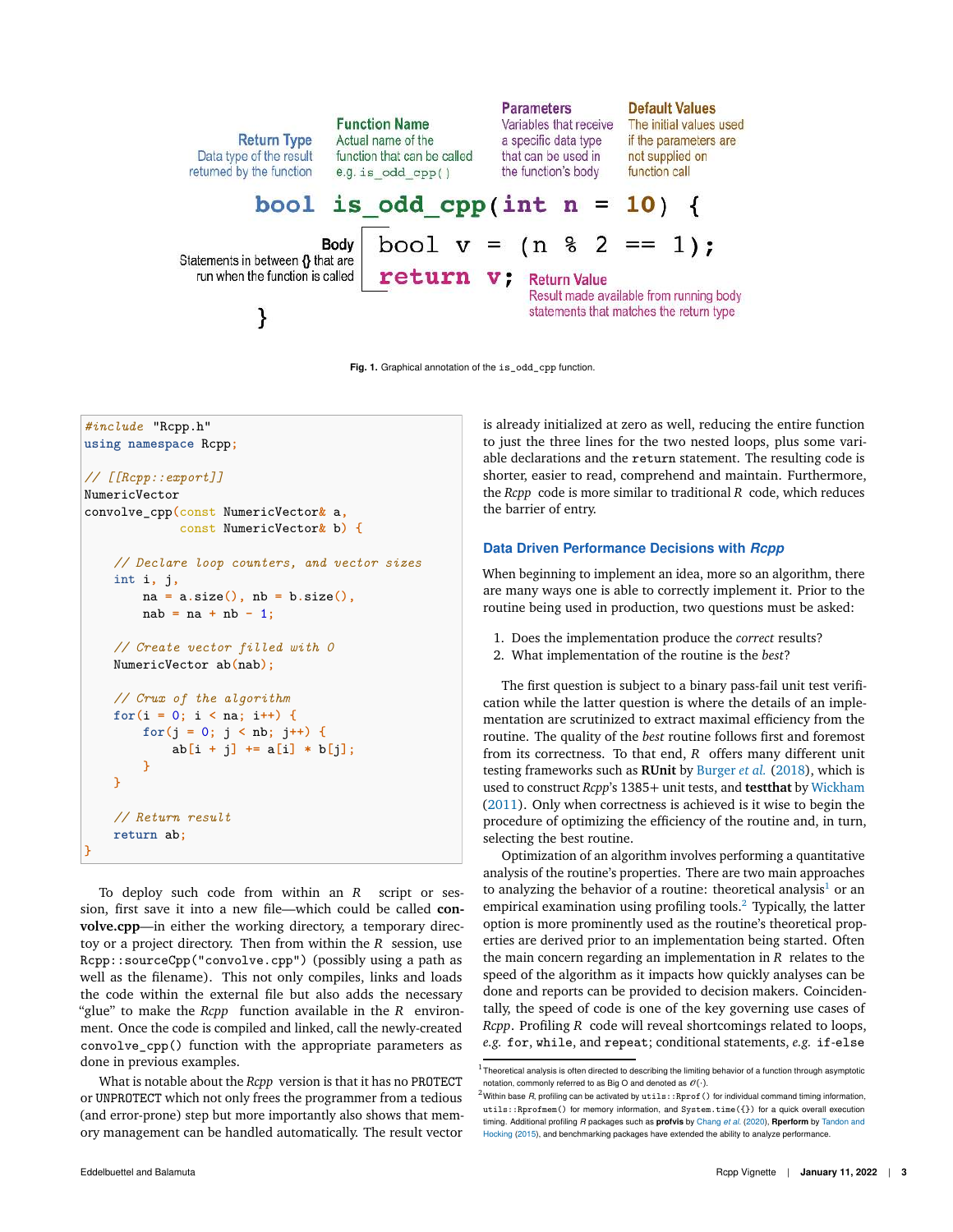if-else and switch; and recursive functions, *i.e.* a function written in terms of itself such that the problem is broken down on each call in a reduced state until an answer can be obtained. In contrast, the overhead for such operations is significantly less in *C++*. Thus, critical components of a given routine should be written in *Rcpp* to capture maximal efficiency.

Returning to the second question, to decide which implementation works the best, one needs to employ a benchmark to obtain *quantifiable results*. Benchmarks are an ideal way to quantify how well a method performs because they have the ability to show the amount of time the code has been running and where bottlenecks exist within functions. This does not imply that benchmarks are completely infallible as user error can influence the end results. For example, if a user decides to benchmark code in one *R* session and in another session performs a heavy computation, then the benchmark will be biased (if "wall clock" is measured).

There are different levels of magnification that a benchmark can provide. For a more macro analysis, one should benchmark data using benchmark(test = func(), test2 = func2()), a function from the **rbenchmark** *R* package by Kusnierczyk (2012). This form of benchmarking will be used when the computation is more intensive. The motivating example isOdd() (which is only able to accept a single integer) warrants a much more microscopic timing comparison. In cases such as this, the objective is to obtain precise results in the amount of nanoseconds elapsed. Using the microbenchmark function from the **microbenchmark** *R* package by Mersmann (2021) is more helpful to obtain timing information. To perform the benchmark:

```
library("microbenchmark")
results \leq microbenchmark(isOddR = isOddR(12L),
                          isOddCpp = isOddCpp(12L))print(summary(results)[, c(1:7)], digits=1)
```
By looking at the summary of 100 evaluations, we note that the *Rcpp* function performed better than the equivalent in *R* by achieving a lower run time on average. The lower run time in this part is not necessarily critical as the difference is nanoseconds on a trivial computation. However, each section of code does contribute to a faster overall runtime.

#### **Random Numbers within** *Rcpp***: An Example of** *Rcpp Sugar*

*Rcpp* connects *R* with *C++*. Only the former is vectorized: *C++* is not. *Rcpp Sugar*, however, provides a convenient way to work with high-performing *C++* functions in a similar way to how *R* offers vectorized operations. The *Rcpp Sugar* vignette (Eddelbuettel and François, 2022b) details these, as well as many more functions directly accessible to *Rcpp* in a way that should feel familiar to *R* users. Some examples of *Rcpp Sugar* functions include special math functions like gamma and beta, statistical distributions and random number generation.

We will illustrate a case of random number generation. Consider drawing one or more *N*(0,1)-distributed random variables. The very simplest case can just use evalCpp():

```
evalCpp("R::rnorm(0, 1)")
# [1] -0.023751
```
By setting a seed, we can make this reproducible:

set.seed(123) evalCpp("R::rnorm(0, 1)") *# [1] -0.56048*

One important aspect of the behind-the-scenes code generation for the single expression (as well as all code created via *Rcpp Attributes*) is the automatic preservation of the state of the random nunber generators in *R*. This means that from a given seed, we will receive *identical* draws of random numbers whether we access them from  $R$  or via  $C++$  code accessing the same generators (via the *Rcpp* interfaces). To illustrate, the same number is drawn via *R* code after resetting the seed:

set.seed(123) *# Implicit mean of 0, sd of 1* rnorm(1) *# [1] -0.56048*

We can make the *Rcpp Sugar* function rnorm() accessible from *R* in the same way to return a vector of values:

```
set.seed(123)
evalCpp("Rcpp::rnorm(3)")
# [1] -0.56048 -0.23018 1.55871
```
Note that we use the Rcpp:: namespace explicitly here to contrast the vectorised Rcpp::rnorm() with the scalar R::rnorm() also provided as a convenience wrapper for the *C* API of *R*.

And as expected, this too replicates from *R* as the very same generators are used in both cases along with consistent handling of generator state permitting to alternate:

set.seed(123) rnorm(3) *# [1] -0.56048 -0.23018 1.55871*

#### **Translating Code from** *R* **into** *Rcpp***: Bootstrap Example**

Statistical inference relied primarily upon asymptotic theory until Efron (1979) proposed the bootstrap. Bootstrapping is known to be computationally intensive due to the need to use loops. Thus, it is an ideal candidate to use as an example. Before starting to write *C++* code using *Rcpp* , prototype the code in *R*.

```
# Function declaration
bootstrap_r <- function(ds, B = 1000) {
  # Preallocate storage for statistics
  boot_stat \leq matrix(NA, nrow = B, ncol = 2)
  # Number of observations
  n <- length(ds)
  # Perform bootstrap
  for(i \text{ in seq } len(B)) {
     # Sample initial data
     gen_data <- ds[ sample(n, n, replace=TRUE) ]
     # Calculate sample data mean and SD
     boot_stat[i, ] \leftarrow c(mean(gen_data),
                         sd(gen_data))
  }
```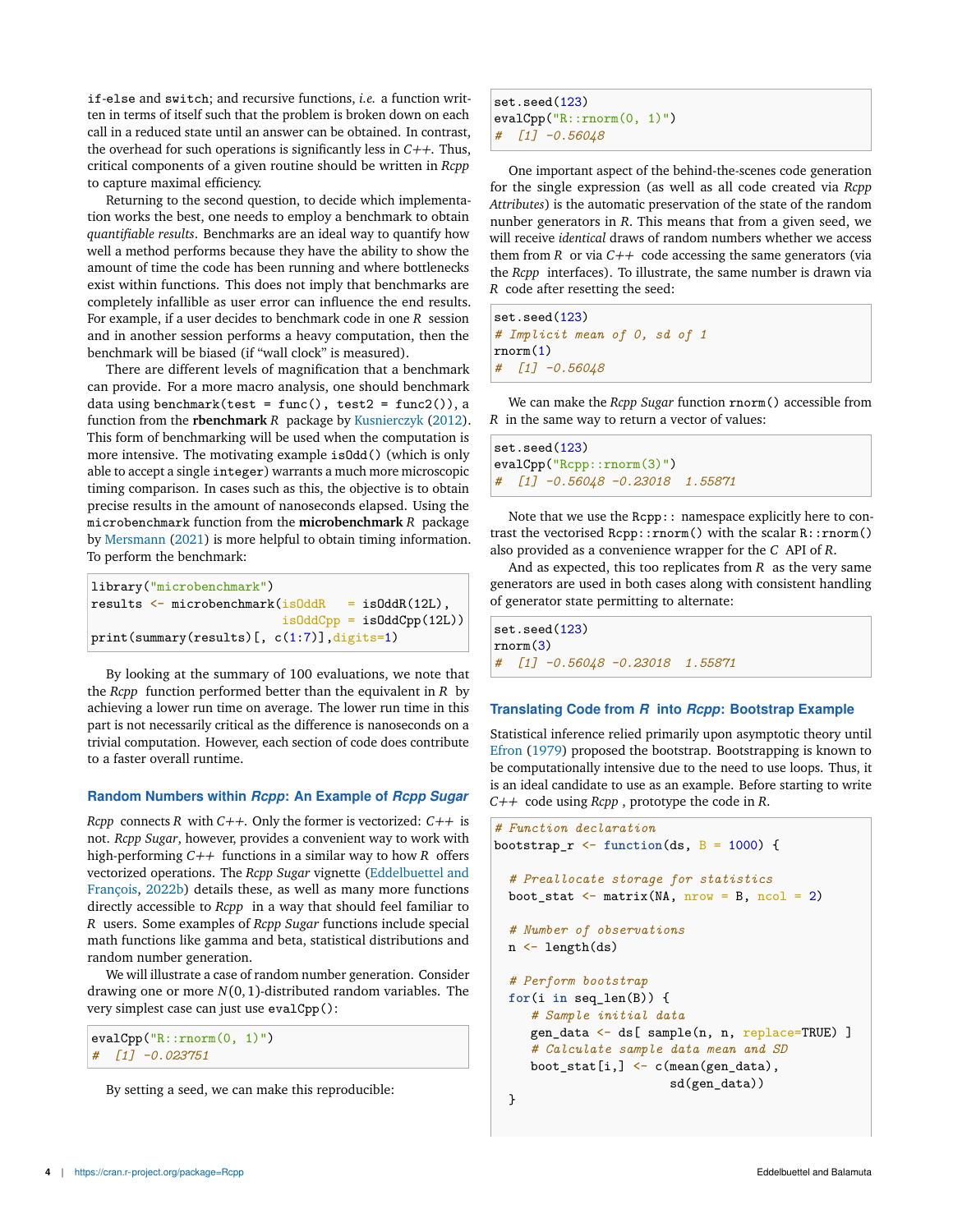```
# Return bootstrap result
return(boot_stat)
```
}

Before continuing, check that the initial prototype *R* code works. To do so, write a short *R* script. Note the use of set.seed() to ensure reproducible draws.

```
# Set seed to generate data
set.seed(512)
# Generate data
initdata \leftarrow rnorm(1000, mean = 21, sd = 10)
# Set a new _different_ seed for bootstrapping
set.seed(883)
# Perform bootstrap
result_r <- bootstrap_r(initdata)
```
Figure 2 shows that the bootstrap procedure worked well! With reassurances that the method to be implemented within

*Rcpp* works appropriately in *R*, proceed to translating the code into *Rcpp*. As indicated previously, there are many convergences between *Rcpp* syntax and base *R* via *Rcpp* Sugar.

```
#include <Rcpp.h>
// Function declaration with export tag
// [[Rcpp::export]]
Rcpp::NumericMatrix
bootstrap_cpp(Rcpp::NumericVector ds,
              int B = 1000) {
  // Preallocate storage for statistics
 Rcpp::NumericMatrix boot_stat(B, 2);
  // Number of observations
 int n = ds.size();
  // Perform bootstrap
 for(int i = 0; i < B; i++) {
    // Sample initial data
    Rcpp::NumericVector gen_data =
        ds[ floor(Rcpp::runif(n, 0, n)) ];
    // Calculate sample mean and std dev
    boot_stat(i, 0) = mean(gen_data);
    boot\_stat(i, 1) = sd(gen\_data);}
  // Return bootstrap results
 return boot_stat;
}
```
In the *Rcpp* version of the bootstrap function, there are a few additional changes that occurred during the translation. In particular, the use of Rcpp::runif(n, 0, n) enclosed by floor(), which rounds down to the nearest integer, in place of sample(n, n, replace = TRUE) to sample row ids. This is an equivalent substitution since equal weight is being placed upon all row ids and replacement is allowed. $3$  Note that the upper bound of the interval, n, will never be reached. While this may seem flawed, it is important to note that vectors and matrices in *C++* use a

zero-based indexing system, meaning that they begin at 0 instead of 1 and go up to  $n - 1$  instead of *n*, which is unlike *R*'s system. Thus, an out of bounds error would be triggered if n was used as that point does *not* exist within the data structure. The application of this logic can be seen in the span the for loop takes in *C++* when compared to *R*. Another syntactical change is the use of () in place of [] while accessing the matrix. This change is due to the governance of *C++* and its comma operator making it impossible to place multiple indices inside the square brackets.

To validate that the translation was successful, first run the *C++* function under the *same* data and seed as was given for the *R* function.

```
# Use the same seed use in R and C++
set.seed(883)
# Perform bootstrap with C++ function
result_cpp <- bootstrap_cpp(initdata)
```
Next, check the output between the functions using *R* 's all.equal() function that allows for an *ǫ*-neighborhood around a number.

```
# Compare output
all.equal(result_r, result_cpp)
# [1] "Mean relative difference: 0.019931"
```
Lastly, make sure to benchmark the newly translated *Rcpp* function against the *R* implementation. As stated earlier, data is paramount to making a decision related to which function to use in an analysis or package.

```
library(rbenchmark)
benchmark(r =bootstrap_r(initdata),
        cpp = bootstrap_cpp(intdata))[, 1:4]
# test replications elapsed relative
# 2 cpp 100 1.469 1.000
# 1 r 100 4.552 3.099
```
# **Using** *Rcpp* **as an Interface to External Libraries: Exploring Linear Algebra Extensions**

Many of the previously illustrated *Rcpp* examples were directed primarily to show the gains in computational efficiency that are possible by implementing code directly in *C++*; however, this is only one potential application of *Rcpp*. Perhaps one of the most understated features of *Rcpp* is its ability to enable Chambers (2016)'s third statement of *Interfaces to other software are part of R*. In particular, *Rcpp* is designed to facilitate interfacing libraries written in  $C++$  or  $C$  to  $R$ . Hence, if there is a specific feature within a *C++* or *C* library, then one can create a bridge to it using *Rcpp* to enable it from within *R*.

An example is the use of *C++* matrix algebra libraries like **Armadillo** (Sanderson, 2010) or **Eigen** (Guennebaud *et al.*, 2012). By outsourcing complex linear algebra operations to matrix libraries, the need to directly call functions within **Linear Algebra PACKage (LAPACK)** (Anderson *et al.*, 1999) is negated. Moreover, the *Rcpp* design allows for seamless transfer between object types by using automatic converters governed by wrap(), *C++* to *R* , and as<T>(),  $R$  to  $C++$  with the T indicating the type of object being cast into. These two helper functions provide a non-invasive way to work with an external object. Thus, a further benefit to using

<sup>3</sup> For more flexibility in sampling see Christian Gunning's Sample extension for **RcppArmadillo** and Rcpp Gallery: Using the **RcppArmadillo**-based Implementation of R's sample() or consider using the Rcpp::sample() sugar function added in 0.12.9 by Nathan Russell.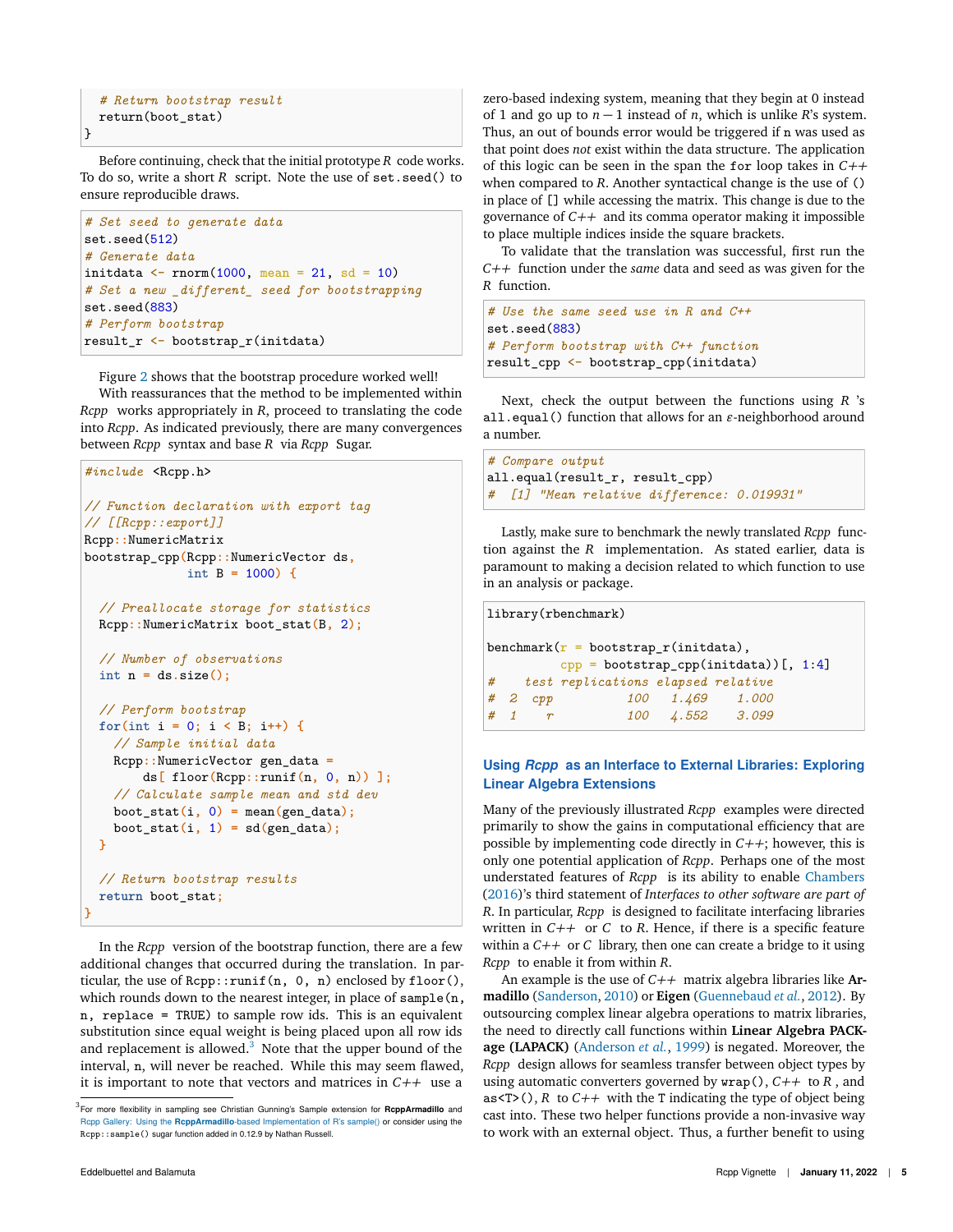**Mean Bootstrap**

**SD Bootstrap**



**Fig. 2.** Results of the bootstrapping procedure for sample mean and variance.

external *C++* libraries is the ability to have a portable code base that can be implemented within a standalone *C++* program or within another computational language.

**Compute RNG draws from a multivariate Normal.** A common application in statistical computing is simulating from a multivariate normal distribution. The algorithm relies on a linear transformation of the standard Normal distribution. Letting  $Y_{m \times 1} = A_{m \times n} Z_{n \times 1} + b_{m \times 1}$ , where *A* is a  $m \times n$  matrix,  $\boldsymbol{b} \in \mathbb{R}^m$ ,  $\boldsymbol{Z} \sim N(\boldsymbol{0}_n, \boldsymbol{I}_n)$ , and  $\boldsymbol{I}_n$  is the identity matrix, then  $Y \sim N_m$   $(\mu = b, \Sigma = AA^T)$ . To obtain the matrix *A* from *Σ*, either a Cholesky or Eigen decomposition is required. As noted in Venables and Ripley (2002), the Eigen decomposition is more stable in addition to being more computationally demanding compared to the Cholesky decomposition. For simplicity and speed, we have opted to implement the sampling procedure using a Cholesky decomposition. Regardless, there is a need to involve one of the above matrix libraries to make the sampling viable in *C++*.

Here, we demonstrate how to take advantage of the *Armadillo* linear algebra template classes (Sanderson and Curtin, 2016) via the **RcppArmadillo** package (Eddelbuettel and Sanderson, 2014; Eddelbuettel *et al.*, 2021). Prior to running this example, the **RcppArmadillo** package must be installed using install.packages('RcppArmadillo'). <sup>4</sup> One important caveat when using additional packages within the *Rcpp* ecosystem is the correct header file may not be Rcpp.h. In a majority of cases, the additional package ships a dedicated header (as *e.g.* RcppArmadillo.h here) which not only declares data structures from both systems, but may also add complementary integration and conversion routines. It typically needs to be listed in an include statement along with a depends() attribute to tell *R* where to find the additional header files:

```
// Use the RcppArmadillo package
// Requires different header file from Rcpp.h
#include <RcppArmadillo.h>
// [[Rcpp::depends(RcppArmadillo)]]
```
With this in mind, sampling from a multivariate normal distribution can be obtained in a straightforward manner. Using only *Armadillo* data types and values:

```
#include <RcppArmadillo.h>
// [[Rcpp::depends(RcppArmadillo)]]
// Sample N x P observations from a Standard
// Multivariate Normal given N observations, a
// vector of P means, and a P x P cov matrix
// [[Rcpp::export]]
arma::mat rmvnorm(int n,
                  const arma::vec& mu,
                  const arma::mat& Sigma) {
    unsigned int p = Sigma.n_cols;
    // First draw N x P values from a N(0,1)
    Rcpp::NumericVector draw = Rcpp::rnorm(n*p);
    // Instantiate an Armadillo matrix with the
    // drawn values using advanced constructor
    // to reuse allocated memory
    arma::mat Z = arma::mat(draw.begin(), n, p,
                            false, true);
    // Simpler, less performant alternative
    // arma::mat Z = Rcpp::as<arma::mat>(draw);
    // Generate a sample from the Transformed
    // Multivariate Normal
```
 $4<sup>4</sup>$  macOS users may encounter '-lgfortran' and '-lquadmath' errors on compilations with this package if the development environment is not appropriately set up. Section 2.16 of the Rcpp FAQ provides details regarding the necessary 'gfortran' binaries.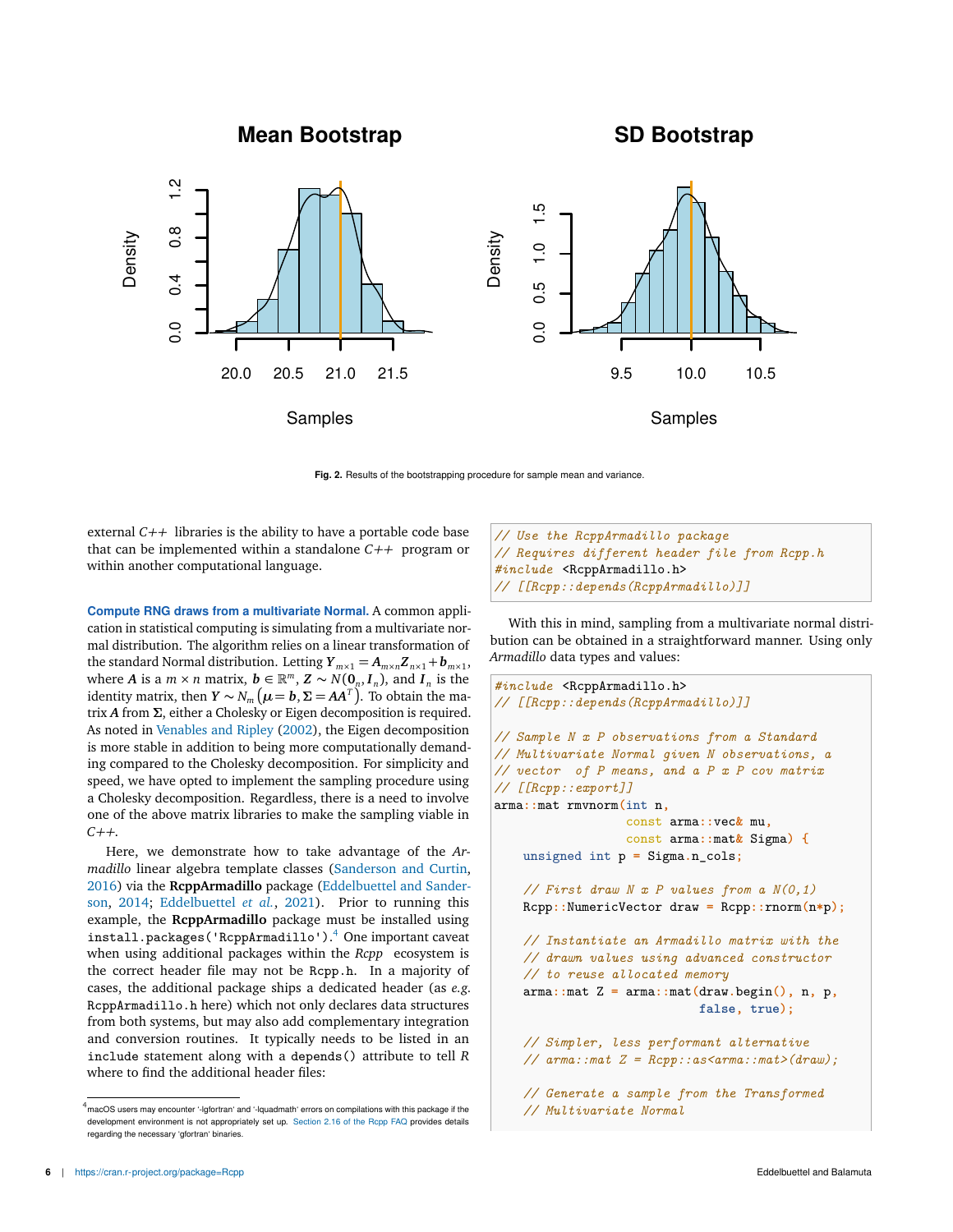```
arma::mat Y = arma::repmat(mu, 1, n).t() +
    Z * arma::chol(Sigma);
return Y;
```
**}**

As a result of using a random number generation (RNG), there is an additional requirement to ensure reproducible results: the necessity to explicitly set a seed (as shown above). Because of the (programmatic) interface provided by *R* to its own RNGs, this setting of the seed has to occur at the *R* level via the set.seed() function as no (public) interface is provided by the *R* header files.

**Faster linear model fits.** As a second example, consider the problem of estimating a common linear model repeatedly. One use case might be the simulation of size and power of standard tests. Many users of *R* would default to using  $lm()$ , however, the overhead associated with this function greatly impacts speed with which an estimate can be obtained. Another approach would be to take the base *R* function lm.fit(), which is called by lm(), to compute estimated  $\hat{\beta}$  in just about the fastest time possible. However, this approach is also not viable as it does not report the estimated standard errors. As a result, we cannot use any default *R* functions in the context of simulating finite sample population effects on inference.

One alternative is provided by the fastLm() function in **RcppArmadillo** (Eddelbuettel *et al.*, 2021).

```
#include <RcppArmadillo.h>
// [[Rcpp::depends(RcppArmadillo)]]
// Compute coefficients and their standard error
// during multiple linear regression given a
// design matrix X containing N observations with
// P regressors and a vector y containing of
// N responses
// [[Rcpp::export]]
Rcpp::List fastLm(const arma::mat& X,
                  const arma::colvec& y) {
    // Dimension information
    int n = X.n_rows, p = X.n_cols;
    // Fit model y ~ X
    arma::colvec coef = arma::solve(X, y);
    // Compute the residuals
    arma::colvec res = y - X*coef;
    // Estimated variance of the random error
    double s2 =
        std::inner_product(res.begin(), res.end(),
                          res.begin(), 0.0)
                           / (n - p);
    // Standard error matrix of coefficients
    arma::colvec std_err = arma::sqrt(s2 *
        arma::diagvec(arma::pinv(X.t()*X)));
    // Create named list with the above quantities
    return Rcpp::List::create(
        Rcpp::Named("coefficients") = coef,
        Rcpp::Named("stderr") = std_err,
        Rcpp::Named("df.residual") = n - p );
```

```
B C /tmp
 /tmp$ Rscript -e 'Rcpp::Rcpp.package.skeleton("samplePkg")<br>Creating directories ...
Creating directories<br>Creating DESCRIPTION<br>Creating NAMESPACE ...<br>Creating Read-and-delete-me ...<br>Saving functions and data ...<br>Making help files ...
Done
Further steps are described in './samplePkg/Read-and-delete-me'.
Adding Rcpp settings<br>>> added Imports: Rcpp<br>>> added LinkingTo: Rcpp<br>>> added useDynLib directive to NAMESPACE
 >> added useDynLtD directive to NAMESPACE<br>
>> added importFrom(Rcpp, evalCpp) directive to NAMESPACE<br>
>> compted example src file using Rcpp attributes<br>
>> compted example src file using Rcpp attributes<br>
>> added Rd file f
  samp
         DESCRIPTION
         rop_hello_world.Rd<br>__ samplePkg-package.Rd<br>NAMESPACE
     — <mark>R</mark><br>└── R⊂ppExports.R<br>─ Read-and-delete-me
          RcppExports.cpp<br>
rcpp_hello_world.cpp
3 directories, 8 files<br>/tmp$ █
```
**Fig. 3.** Graphical annotation of the is\_odd\_cpp function.

The interface is very simple: a matrix  $X_{n\times p}$  of regressors, and a dependent variable  $y_{n \times 1}$  as a vector. We invoke the standard Armadillo function  $\texttt{solve}()$  to fit the model  $\texttt{y} \sim \texttt{X}.^5$  We then compute residuals, and extract the (appropriately scaled) diagonal of the covariance matrix, also taking its square root, in order to return both estimates  $\hat{\beta}$  and  $\hat{\sigma}$ .

# *Rcpp* **in Packages**

Once a project containing compiled code has matured to the point of sharing it with collaborators $^6$  or using it within a parallel computing environments, the ideal way forward is to embed the code within an *R* package. Not only does an *R* package provide a way to automatically compile source code, but also enables the use of the *R* help system to document how the written functions should be used. As a further benefit, the package format enables the use of unit tests to ensure that the functions are producing the correct output. Lastly, having a package provides the option of uploading to a repository such as CRAN for wider dissemination.

To facilitate package building, *Rcpp* provides a function Rcpp.package.skeleton() that is modeled after the base *R* function package.skeleton(). This function automates the creation of a skeleton package appropriate for distributing *Rcpp*:

library("Rcpp") Rcpp.package.skeleton("samplePkg")

This shows how distinct directories man, R, src are created for, respectively, the help pages, files with *R* code and files with *C++* code. Generally speaking, all compiled code, be it from *C*, *C++* or *Fortran* sources, should be placed within the src/ directory.

Alternatively, one can achieve similar results to using Rcpp.package.skeleton() by using a feature of the RStudio IDE.

**}**

<sup>&</sup>lt;sup>5</sup>We should note that this will use the standard **LAPACK** functionality via Armadillo whereas R uses an internal refinement of **LINPACK** (Dongarra *et al.*, 1979) via pivoting, rendering the operation numerically more stable. That is an important robustness aspect—though common datasets on current hardware almost never lead to actual differences. That said, if in doubt, stick with the R implementation. What is shown here is mostly for exposition of the principles.

<sup>6</sup> It is sometimes said that every project has two collaborators: self, and future self. Packaging code is *best practices* even for code not intended for public uploading.